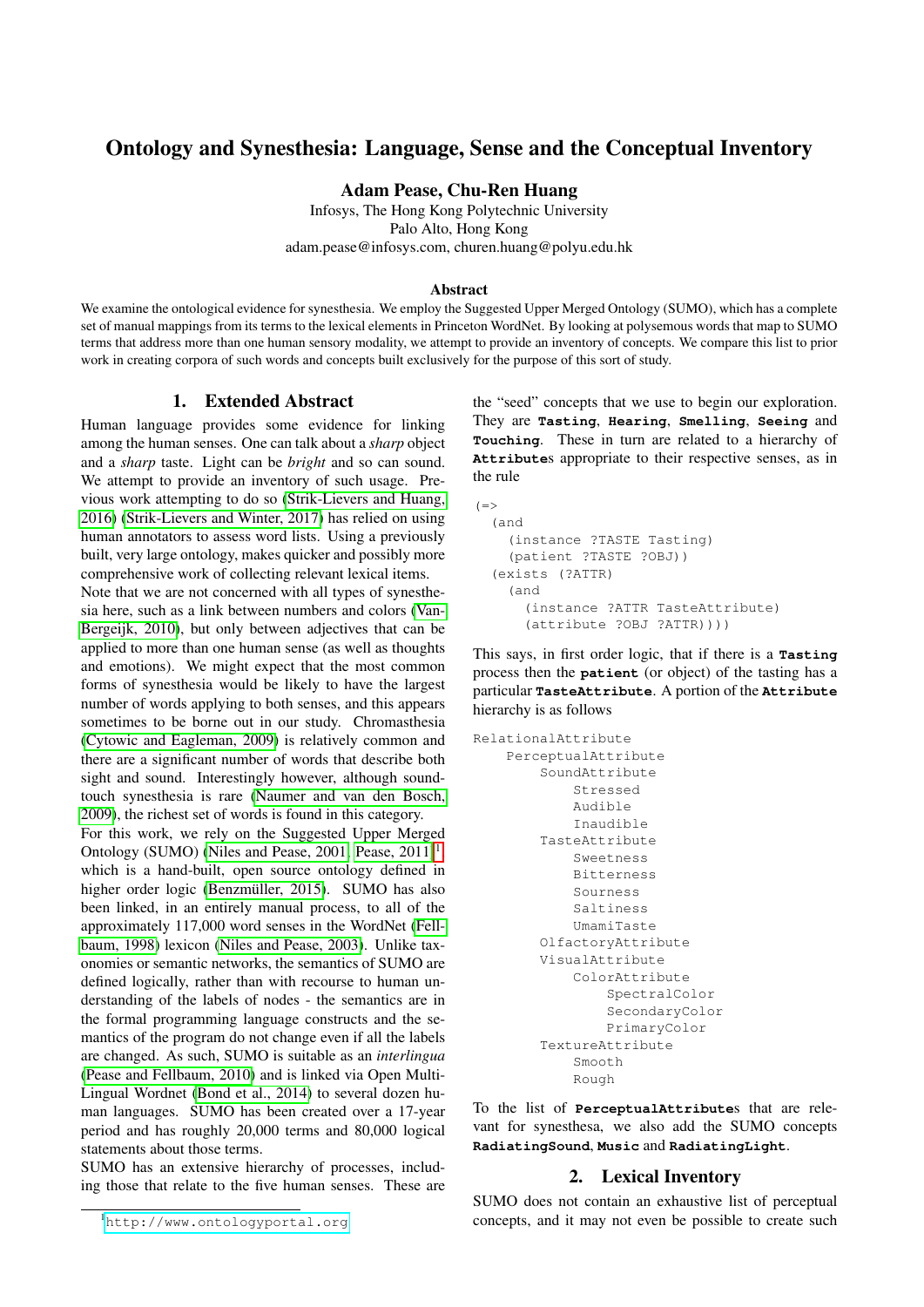a complete list. But it can be improved and extended, and that can be a byproduct of the current exploration. There are several other attributes that are not specific to any one sense. In fact, these may be an appropriate initial focus for investigation. They are **TemperatureAttribute** and **ShapeAttribute**.

Let's look at the word *warm*[2](#page-1-0) . We find 10 adjective senses in WordNet that have mappings to different SUMO terms. Of some interest is that many of the senses relate to emotional states as well as sensory information. We should note that adjectives as isolated lexical elements often have very little semantics but rather derive their meaning from their relationship to other lexical elements. As such, several senses have the unsatisfying mapping to a SUMO **SubjectiveAssessmentAttribute**. Note also that language is less precise than mathematical logic, so most mappings are approximate and state that a more specific notion in WordNet is mapped to a more general notion in SUMO

- characterized by strong enthusiasm; "ardent revolutionaries"; "warm support": **EmotionalState**
- having or displaying warmth or affection; "affectionate children"; "a fond embrace"; "fond of his nephew"; "a tender glance"; "a warm embrace": **SubjectiveStrongPositiveAttribute**
- easily aroused or excited; "a quick temper"; "a warm temper": **PsychologicalAttribute**
- of a seeker; near to the object sought; "you're getting warm"; "hot on the trail": **Near**
- characterized by liveliness or excitement or disagreement; "a warm debate": **SubjectiveAssessmentAttribute**
- uncomfortable because of possible danger or trouble; "made things warm for the bookies": **SubjectiveAssessmentAttribute**
- psychologically warm; friendly and responsive; "a warm greeting"; "a warm personality"; "warm support": **SubjectiveWeakPositiveAttribute**
- (color) inducing the impression of warmth; used especially of reds and oranges and yellows; "warm reds and yellows and orange": **ColorAttribute**
- having or producing a comfortable and agreeable degree of heat or imparting or maintaining heat; "a warm body"; "a warm room"; "a warm climate"; "a warm coat": **WarmTemperature**
- freshly made or left; "a warm trail"; "the scent is warm": **SubjectiveWeakPositiveAttribute**

From this list we see that *warm* shows evidence of synesthesia in that it maps both to **ColorAttribute** (which is a subclass of **VisualAttribute**) as

well as **WarmTemperature** (which is a subclass of **TemperatureAttribute**).

We should emphasize that SUMO, as a comprehensive ontology, contains information about concepts that is much broader than any one study such as this. It provides a common framework for linking the diverse information necessary as a basis for computers to understand and reason with information about the world. For example, **WarmTemperature** is not only linked to the word *warm*, but defined as a **TemperatureAttribute**, that is related to and the successor to other adjectival concepts like **CoolTemperature** via the relation **successorAttribute** and to other common sense notions like that a functioning heated swimming pool will have the attribute of being warm.

 $(=$ 

```
(and
  (instance ?X HeatedPool)
 (contains ?X ?WATER)
  (instance ?WATER Water)
 (part ?X ?HEATER)
  (instance ?HEATER WaterHeater)
  (attribute ?HEATER DeviceOn))
(attribute ?WATER WarmTemperature))
```
#### 3. Inventory Differences

We compared Strik Lievers & Huang's list of 406 words [\(Strik-Lievers and Huang, 2016\)](#page-3-0) and those in SUMO and WordNet (hereafter "SL&H"). The SUMO-WordNet corpus finds many more candidate synesthesia words. This is to be expected since we are taking inventory of terms in a dictionary, rather than asking a small group of people to come up with words just for the purpose of a study. There were some words however found in SL&H not found in SUMO's initial list of synesthesia words. These are potentially more interesting.

Let's look at a few examples:

- *translucent* has only one sense in WordNet, which explains its absence from SUMO's list of synesthesia words. Dictionary.com shows additional senses pertaining to clarity of thought, although not related to the other human senses. The first 50 examples returned by the Corpus of Contemporary American English<sup>[3](#page-1-1)</sup> also appear to show just the visual sense.
- *gloat* has WordNet senses pertaining to an emotional state as well as a kind of **Communication** but not different perceptual senses.
- *banjo* has only one sense in WordNet and Dictionary.com, pertaining to the instrument.
- *sunny* has both the literal meaning of light from the sun as well as the emotional disposition.

While just a sample, these examples appear to indicate that SL&H may include some words that have limited evidence of synesthetic usage although if one allows metaphorial senses of emotion or thought then

<span id="page-1-0"></span><sup>2</sup>[http://sigma.ontologyportal.org:8080/](http://sigma.on tologyportal.org:8080/sigma/WordNet.jsp?word=warm&POS=0) [sigma/WordNet.jsp?word=warm&POS=0](http://sigma.on tologyportal.org:8080/sigma/WordNet.jsp?word=warm&POS=0)

<span id="page-1-1"></span><sup>3</sup><https://corpus.byu.edu/coca/>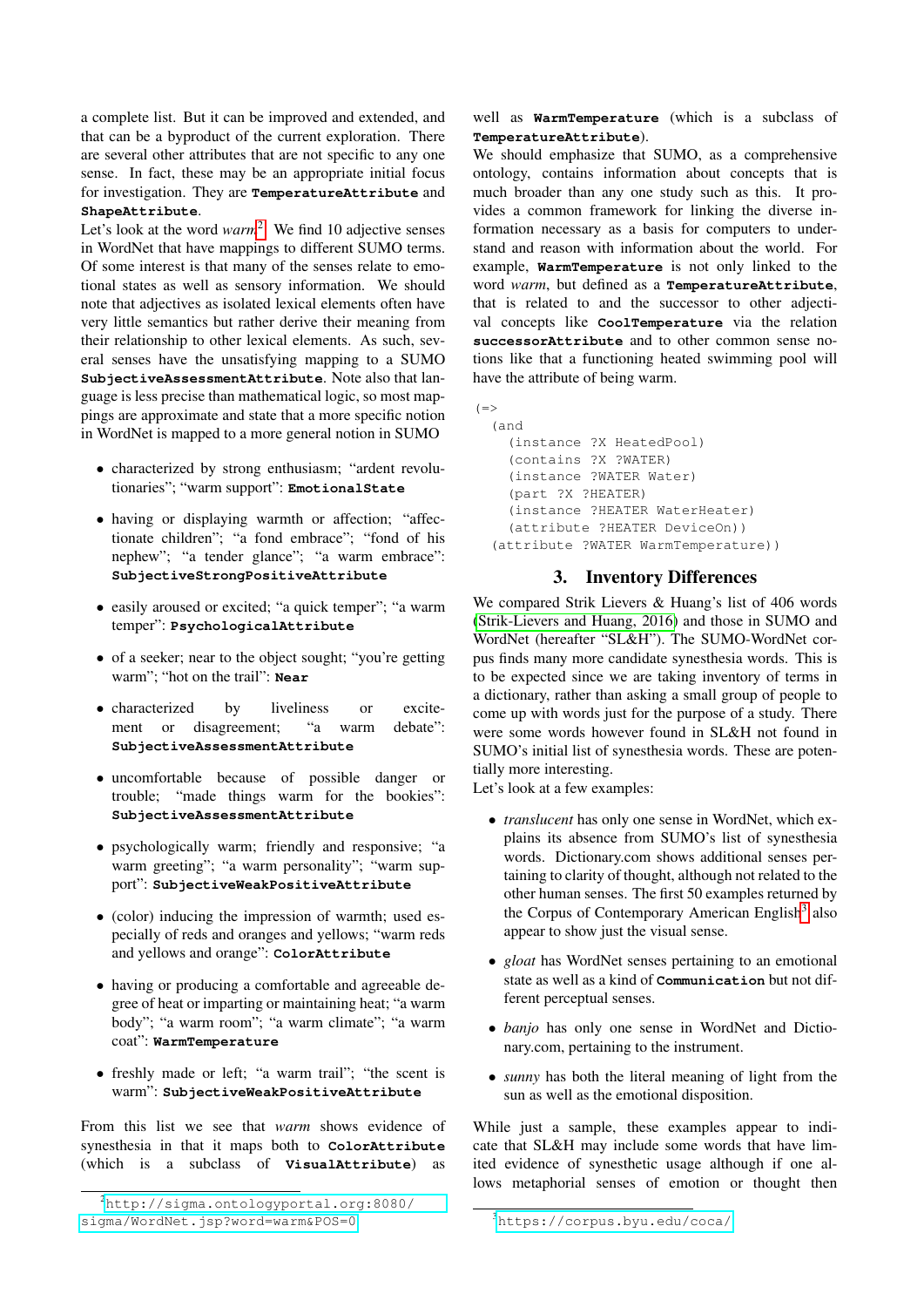there is more evidence. To examine this theory we added **PsychologicalProcess** and **EmotionalState** to check for overlap of these terms (and their associated word senses), and terms for the five human senses, and this did considerbly expand our results.

This examination has also highlighted some SUMO-WordNet mappings that needed improvement. For example, the WordNet entry for *translucent*:

• allowing light to pass through diffusely; "translucent amber"; "semitransparent curtains at the windows". SUMO Mappings: **SubjectiveAssessmentAttribute** (subsuming mapping)

We corrected the mapping to be **VisualAttribute**, which then solved the problem of *translucent* appearing in SL&H but not in SUMO's list of candidate synethesia terms, although to qualify as a synesthesia word we would also need the sense of "clarity of thought" to be added to WordNet. A simpler case of a SUMO-WordNet error is *sour* where there is a link to another subjective attribute which could be made more specific by linking to an **EmotionalState**. In fact, since the emotion ontology in SUMO is relatively new, there are a number of such words that haven't been linked to the new emotion ontology terms. In general, adjectives and adverbs have received less attention in the ongoing SUMO-WordNet linking project than the nouns and verbs.

We added the concept of **MusicalInstrument** to our list to cover *banjo* and other instruments. There were also a few more obscure instruments found in SL&H and not in WordNet (*castanet*, *cithara* and *pianola*), so we added them to our lexicon by defining the terms and their lexical entries in SUMO. Note that these are simply candidate terms that have some sensory association, but are not necessarily synesthetic words. In the end, we wind up with a small set of SUMO concepts to cover the five human senses plus thought and emotion. We also need a general category for "perception" concepts that are not further classified. The full set is in Figure [1.](#page-2-0)

Compared to SL&H we find the following metrics (see Figure [2\)](#page-2-1) for a list built from SUMO and WordNet. We compare the initial analysis with just the five human senses with an expanded list that adds terms pertaining to thought and emotion ("with t&e") as well as perception generally. The first row shows all of the words that have evidence of synesthesia in SUMO - each word appears associated with multiple human sense concepts (as well as those for thoughts and emotions in the second column). The next row shows the full inventory of SUMO sensory concepts, and is comparable to the list of 406 words developed by hand in SL&H, but of course much larger. In the following rows we show the intersection and difference between the SUMO-derived list of words and that of SL&H. "overlap with SL&H" is the set of words found in SL&H. After iterating on correcting some SUMO-WordNet mappings, and expanding the set of SUMO seed concepts, we arrive at only 71 words from SL&H that are not found. They show no evidence of lexically- or ontologically-justified synesthesia but may

| taste      | Tasting                |  |  |
|------------|------------------------|--|--|
|            | TasteAttribute         |  |  |
| sound      | Hearing                |  |  |
|            | RadiatingSound         |  |  |
|            | Music                  |  |  |
|            | MusicalInstrument      |  |  |
|            | MusicGenre             |  |  |
|            | MusicalGroup           |  |  |
|            | SoundAttribute         |  |  |
| smell      | Smelling               |  |  |
|            | OlfactoryAttribute     |  |  |
| sight      | Seeing                 |  |  |
|            | RadiatingLight         |  |  |
|            | VisualAttribute        |  |  |
| touch      | Touching               |  |  |
|            | TextureAttribute       |  |  |
|            | TemperatureAttribute   |  |  |
|            | ShapeAttribute         |  |  |
| perception | PerceptualAttribute    |  |  |
| thought    | PsychologicalProcess   |  |  |
|            | PsychologicalAttribute |  |  |
| emotion    | EmotionalState         |  |  |

<span id="page-2-0"></span>Figure 1: SUMO Terms

|                        | initial | with t&e |
|------------------------|---------|----------|
| synesthesia words      | 149     | 3017     |
| <b>SUMO</b> candidates | 5405    | 11155    |
| overlap with SL&H      | 320     | 335      |
| SUMO not in SL&H       | 5085    | 10825    |
| SL&H not in SUMO syn.  | 367     | 149      |
| SL&H not in SUMO       | 86      | 71       |

<span id="page-2-1"></span>Figure 2: Word Statistics

be the result of rare metaphorical uses in corpora. Further investigation is needed.

A sample of the list of concepts that appear to pertain to more than one human sense are as follows, with each bracketed list of words prefixed by the two senses to which they pertain. The full list is on line at the URL listed in the Appendix below.

emotion : taste [*keenness, hotness, hot*]

emotion : sound [*cheer, bright, low, strain, tumult, high, ...*] emotion : sight [*ardent, black, warm, shadow, bright, livid, beaming, ...*]

emotion : touch [*mushy, keenness, wound, jar, kick, boot, itch*, 1

thought : taste [*keenness, savour, dry, nutty, blandness, ...*]

thought : sound [*click, hang, laugh, hark, motive, ...*]

thought : touch [*pick, hang, connect, keenness, projection, ...*]

thought : smell [*whiff, smelling, odour, snuff, scent out, get a whiff, ...*]

taste : sound [*acrid, pungent, flat, sweet, sour, bitter*]

taste : sight [*sharpness, hot, flat, gingery, rich*]

taste : touch [*nip, sharpness, crisp, flat, smack, acuteness, coarseness, nutlike, keenness, bite*]

taste : smell [*sweetness, sweet, sour, acridity*]